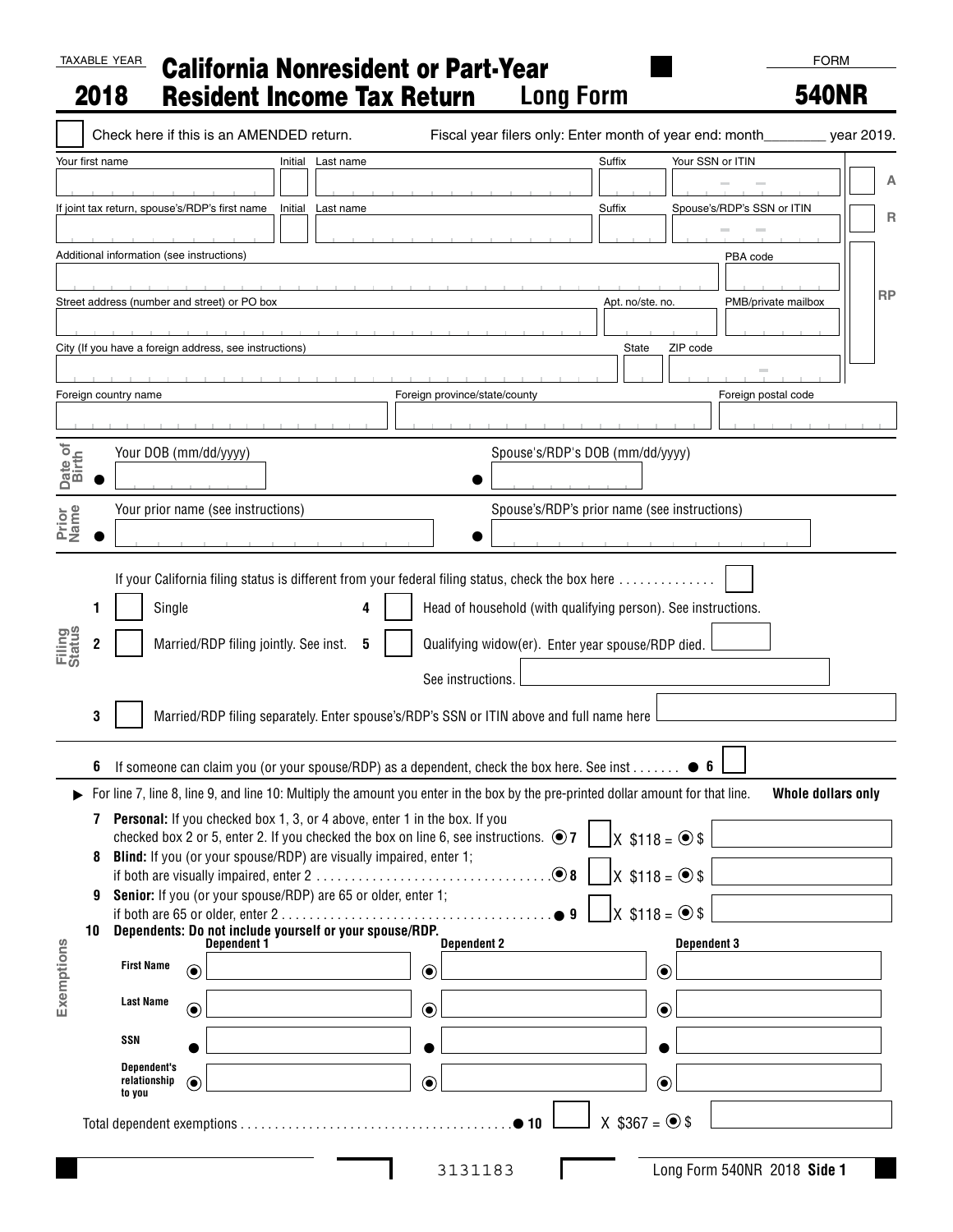|                      | Your name:           | Your SSN or ITIN:                                                                                                                                                                                                                                                                                                                                            |                                                          |  |  |  |  |  |  |  |  |  |  |  |  |
|----------------------|----------------------|--------------------------------------------------------------------------------------------------------------------------------------------------------------------------------------------------------------------------------------------------------------------------------------------------------------------------------------------------------------|----------------------------------------------------------|--|--|--|--|--|--|--|--|--|--|--|--|
|                      | 11                   |                                                                                                                                                                                                                                                                                                                                                              |                                                          |  |  |  |  |  |  |  |  |  |  |  |  |
|                      | 12                   | Total California wages from your Form(s) W-2,<br>$box 16$ $\bullet$ 12                                                                                                                                                                                                                                                                                       | $\log$                                                   |  |  |  |  |  |  |  |  |  |  |  |  |
| Total Taxable Income | 13<br>14<br>15<br>16 | Enter federal AGI from Form 1040, line 7; 1040NR, line 35; or 1040NR-EZ, line 10. 0 13<br>California adjustments - subtractions. Enter the amount from Schedule CA (540NR),<br>Subtract line 14 from line 13. If less than zero, enter the result in parentheses.<br>California adjustments - additions. Enter the amount from Schedule CA (540NR), line 37, | - 00<br>.  00 <br>• 14<br>.  00 <br>15<br>$\log$<br>• 16 |  |  |  |  |  |  |  |  |  |  |  |  |
|                      | 17<br>18<br>19       | Adjusted gross income from all sources. Combine line 15 and line 16.<br>Enter the larger of: Your California itemized deductions from Schedule CA (540NR),<br>Part III, line 30; OR Your California standard deduction. See instructions<br>Subtract line 18 from line 17. This is your total taxable income. If less than zero,                             | $\log$<br>• 17<br>$\log$<br>• 18<br>.  00 <br>$\odot$ 19 |  |  |  |  |  |  |  |  |  |  |  |  |
|                      | 31                   | <b>Tax Table</b><br>Tax Rate Schedule<br>Tax. Check the box if from:                                                                                                                                                                                                                                                                                         |                                                          |  |  |  |  |  |  |  |  |  |  |  |  |
|                      | 32                   | FTB 3803<br>FTB 3800<br>$\bullet$<br>CA adjusted gross income from Schedule CA<br>$\bullet$ 32                                                                                                                                                                                                                                                               | .lool<br>• 31<br>.  00                                   |  |  |  |  |  |  |  |  |  |  |  |  |
|                      | 35                   |                                                                                                                                                                                                                                                                                                                                                              | .  00                                                    |  |  |  |  |  |  |  |  |  |  |  |  |
|                      | 36                   |                                                                                                                                                                                                                                                                                                                                                              |                                                          |  |  |  |  |  |  |  |  |  |  |  |  |
|                      | 37                   |                                                                                                                                                                                                                                                                                                                                                              | . lool<br>$\odot$ 37                                     |  |  |  |  |  |  |  |  |  |  |  |  |
| CA Taxable Income    | 38                   | CA Exemption Credit Percentage. Divide line 35 by line 19.                                                                                                                                                                                                                                                                                                   |                                                          |  |  |  |  |  |  |  |  |  |  |  |  |
|                      | 39                   | CA Prorated Exemption Credits. Multiply line 11 by line 38.<br>If the amount on line 13 is more than \$194,504, see instructions                                                                                                                                                                                                                             | 00<br>$\odot$ 39                                         |  |  |  |  |  |  |  |  |  |  |  |  |
|                      | 40                   | CA Regular Tax Before Credits. Subtract line 39 from line 37. If less than zero, enter -0- $\dots$ $\bullet$ 40                                                                                                                                                                                                                                              | <u>. lool</u>                                            |  |  |  |  |  |  |  |  |  |  |  |  |
|                      | 41                   | Tax. See instructions. Check the box if from: ●<br>Schedule G-1<br>FTB 5870A                                                                                                                                                                                                                                                                                 | <u>. lool</u><br>$\bullet$ 41                            |  |  |  |  |  |  |  |  |  |  |  |  |
|                      | 42                   |                                                                                                                                                                                                                                                                                                                                                              | - 00<br>$\bullet$ 42                                     |  |  |  |  |  |  |  |  |  |  |  |  |
| Special Credits      | 50<br>51             | Nonrefundable Child and Dependent Care Expenses Credit. See instructions.<br>Credit for joint custody head of household.                                                                                                                                                                                                                                     | . 00<br>$\bullet$ 50<br>- 00                             |  |  |  |  |  |  |  |  |  |  |  |  |
|                      | 52<br>53             | Credit for dependent parent. See instructions ● 52<br>Credit for senior head of household.<br>$\bullet$ 53                                                                                                                                                                                                                                                   | - 00<br>- 100                                            |  |  |  |  |  |  |  |  |  |  |  |  |
|                      | 54                   | Credit percentage. Enter the amount from line 38 here.                                                                                                                                                                                                                                                                                                       |                                                          |  |  |  |  |  |  |  |  |  |  |  |  |
|                      | 55                   |                                                                                                                                                                                                                                                                                                                                                              | 00 <br>55                                                |  |  |  |  |  |  |  |  |  |  |  |  |
|                      |                      | Side 2 Long Form 540NR 2018<br>3132183                                                                                                                                                                                                                                                                                                                       |                                                          |  |  |  |  |  |  |  |  |  |  |  |  |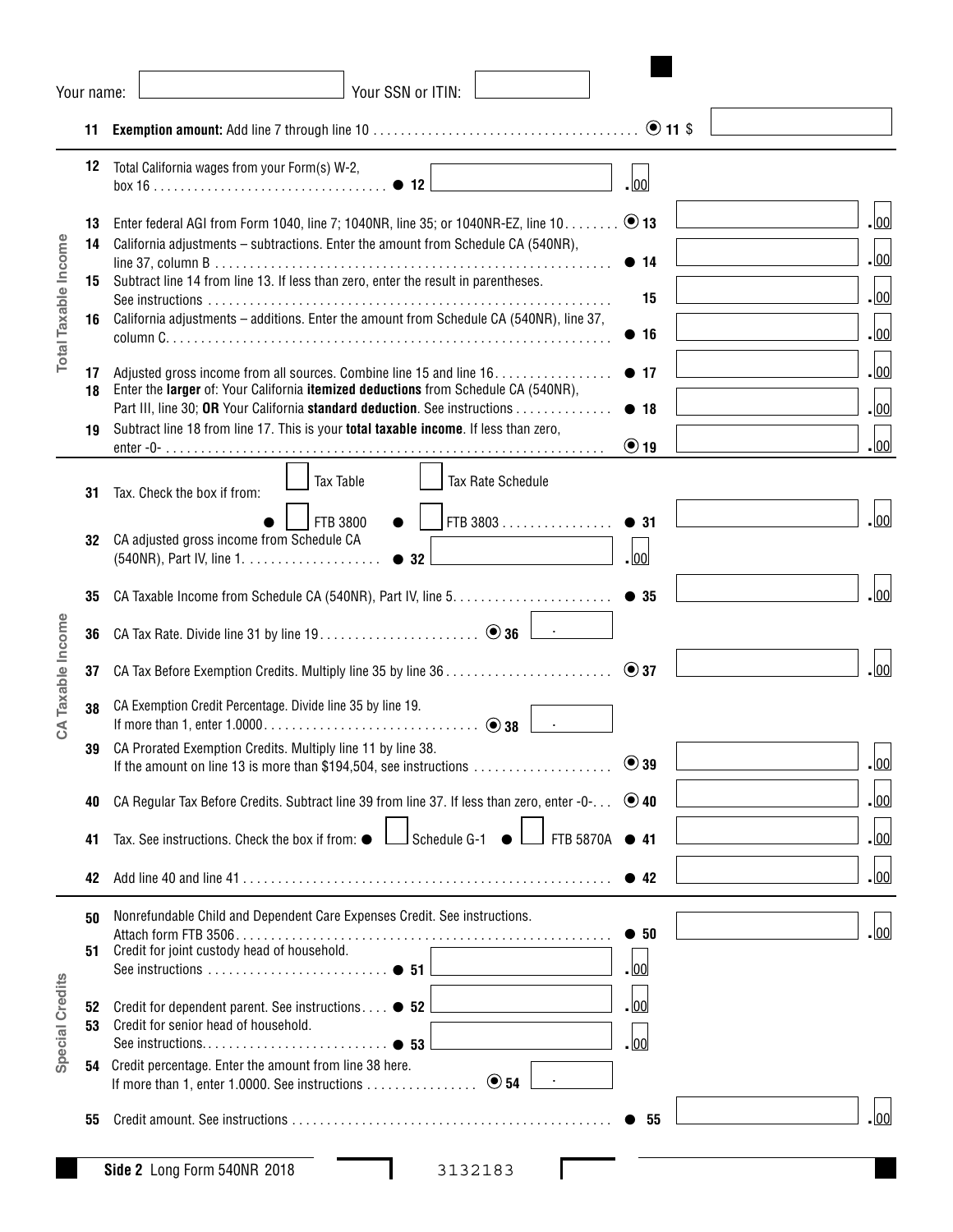|                           | Your name: |                                                                              | Your SSN or ITIN: |                      |              |                    |
|---------------------------|------------|------------------------------------------------------------------------------|-------------------|----------------------|--------------|--------------------|
|                           |            |                                                                              |                   |                      |              |                    |
| Special Credits continued | 58         | Enter credit name                                                            | $code \odot$      | and amount $\bullet$ | - 58         | . 00               |
|                           | 59         | Enter credit name                                                            | $ code\>$         | and amount           | $\bullet$ 59 | - 00               |
|                           | 60         |                                                                              | $\bullet$ 60      | - 00                 |              |                    |
|                           | 61         |                                                                              | • 61              | - 00                 |              |                    |
|                           | 62         | Add line 50 and line 55 through 61. These are your total credits             | $\odot$ 62        | - 00                 |              |                    |
|                           | 63         |                                                                              |                   |                      | $\odot$ 63   | - 00               |
|                           |            |                                                                              |                   |                      |              |                    |
|                           | 71         |                                                                              |                   |                      |              | - 00               |
| Other Taxes               | 72         |                                                                              | $\bullet$ 72      | - 00                 |              |                    |
|                           | 73         |                                                                              | $\bullet$ 73      | . 00                 |              |                    |
|                           | 74         |                                                                              |                   |                      |              | - 00               |
|                           |            |                                                                              |                   |                      |              |                    |
|                           | 81         |                                                                              |                   |                      | • 81         | - 100              |
|                           | 82         | 2018 CA estimated tax and other payments. See instructions                   |                   | $\bullet$ 82         | - 00         |                    |
| Payments                  | 83         | Withholding (Form 592-B and/or 593). See instructions                        | $\bullet$ 83      | <u> 00</u> -         |              |                    |
|                           | 84         |                                                                              |                   |                      | $\bullet$ 84 | <u> 00</u> -       |
|                           | 85         |                                                                              |                   |                      | $\bullet$ 85 | - 100              |
|                           | 86         | Add lines 81 through 85. These are your total payments. See instructions.    |                   |                      | $\odot$ 86   | 00                 |
|                           |            |                                                                              |                   |                      | $\odot$ 101  | <u>. lool</u>      |
| Overpaid Tax/Tax Due      | 101        | Overpaid tax. If line 86 is more than line 74, subtract line 74 from line 86 |                   |                      |              |                    |
|                           |            | 102 Amount of line 101 you want applied to your 2019 estimated tax           |                   |                      | • 102        | <u>. lool</u>      |
|                           | 103        | Overpaid tax available this year. Subtract line 102 from line 101            |                   |                      | • 103        | <u>. lool</u>      |
|                           |            | 104 Tax due. If line 86 is less than line 74, subtract line 86 from line 74. |                   |                      | $\odot$ 104  | - 00               |
|                           |            |                                                                              |                   |                      |              | <b>Code Amount</b> |
|                           |            |                                                                              |                   |                      | 400          | - 00               |
| Contributions             |            | Alzheimer's Disease and Related Dementia Voluntary Tax Contribution Fund     |                   |                      | 401          | - 00               |
|                           |            | Rare and Endangered Species Preservation Voluntary Tax Contribution Program  |                   |                      | 403          | <u>. lool</u>      |

**Contract** 

Г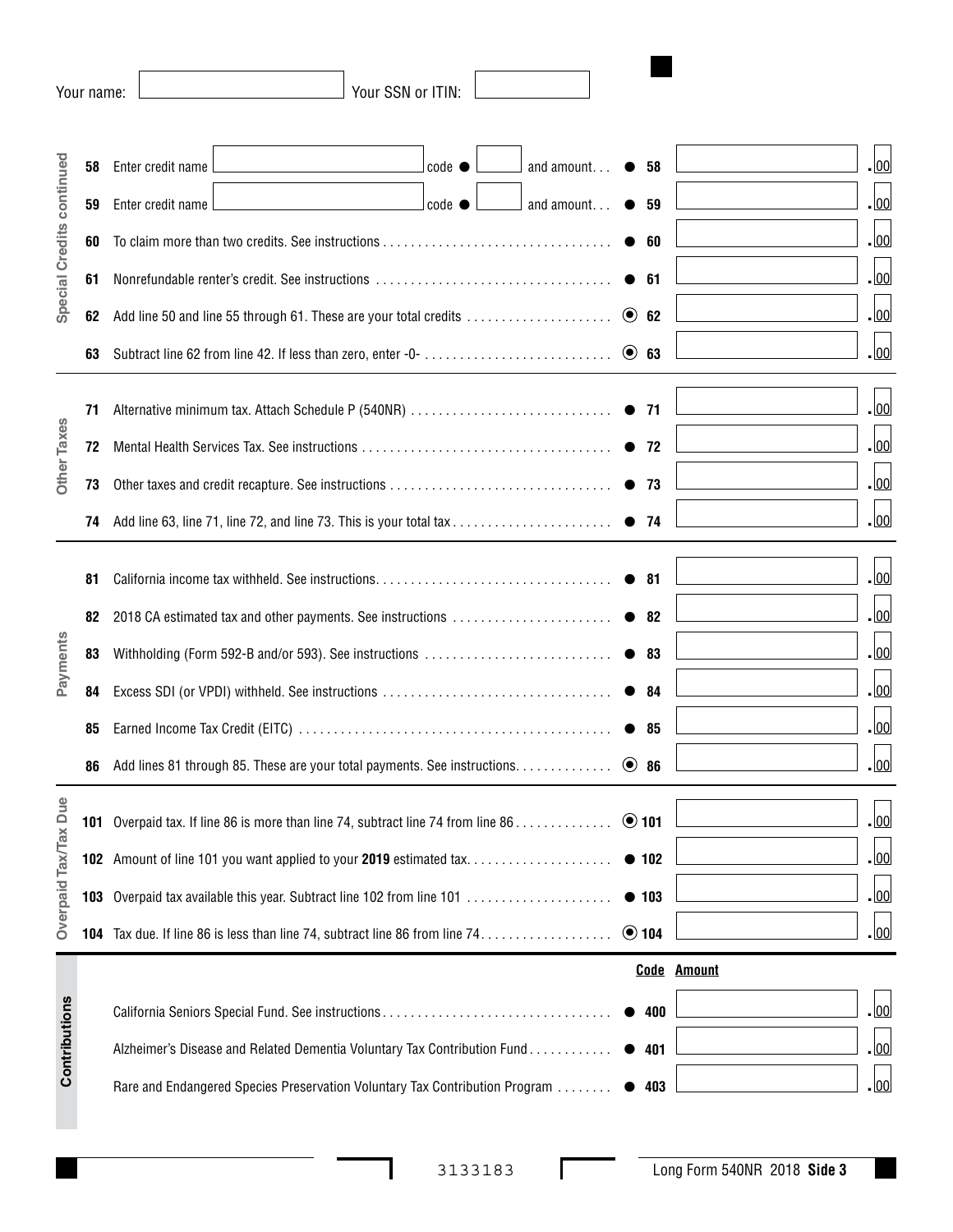Your name:  $\boxed{\qquad}$  Your SSN or ITIN:

|                                                                                |               | <b>Code Amount</b> |
|--------------------------------------------------------------------------------|---------------|--------------------|
| California Breast Cancer Research Voluntary Tax Contribution Fund.             | • 405         | .00                |
|                                                                                | • 406         | .00                |
| Emergency Food for Families Voluntary Tax Contribution Fund                    | $\bullet$ 407 | .00                |
|                                                                                | • 408         | .00                |
|                                                                                | • 410         | .00                |
|                                                                                | • 413         | .00                |
|                                                                                | • 422         | .00                |
|                                                                                | • 423         | .00                |
|                                                                                | • 424         | .00                |
| Keep Arts in Schools Voluntary Tax Contribution Fund                           | • 425         | .00                |
| State Children's Trust Fund for the Prevention of Child Abuse                  | • 430         | .00                |
| Prevention of Animal Homelessness and Cruelty Fund                             | • 431         | .00                |
|                                                                                | • 432         | .00                |
|                                                                                | • 433         | .00                |
|                                                                                | • 434         | .00                |
|                                                                                | • 435         | .00                |
| California YMCA Youth and Government Voluntary Tax Contribution Fund           | • 436         | .00                |
| Habitat for Humanity Voluntary Tax Contribution Fund                           | • 437         | 00                 |
| California Senior Citizen Advocacy Voluntary Tax Contribution Fund             | • 438         | <u>. lool</u>      |
| Native California Wildlife Rehabilitation Voluntary Tax Contribution Fund      | • 439         | - 00               |
|                                                                                | • 440         | - 00               |
| Organ and Tissue Donor Registry Voluntary Tax Contribution Fund                | 441           | - 00               |
| National Alliance on Mental Illness California Voluntary Tax Contribution Fund | • 442         | - 00               |
|                                                                                | 443           | - 00               |
| <b>120</b> Add code 400 through code 443. This is your total contribution      | • 120         | - 00               |

I